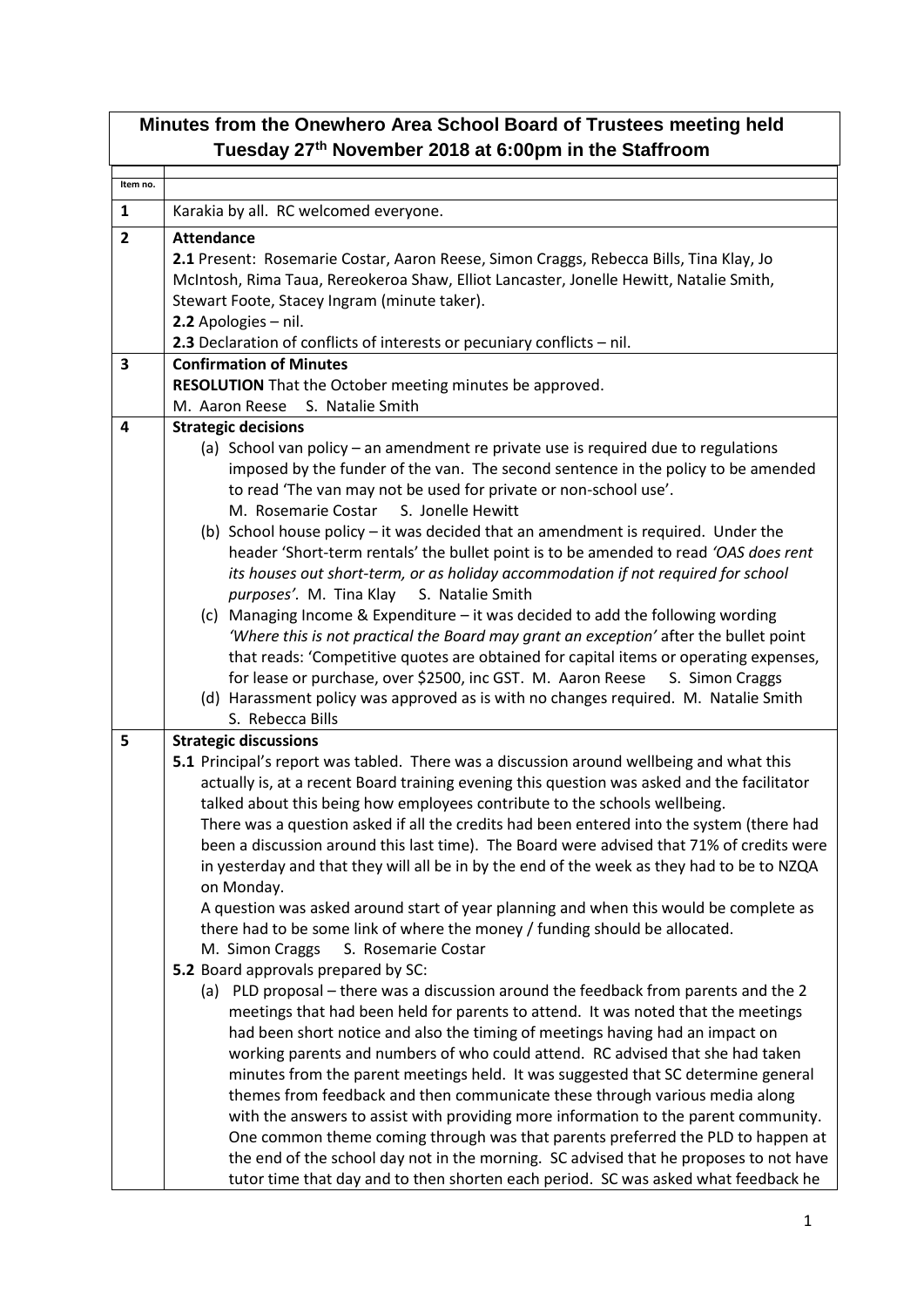| had had from staff regarding the proposal, there was a discussion around this. SC     |  |  |  |
|---------------------------------------------------------------------------------------|--|--|--|
| advised implications of bus network and also advised full cost implication was yet to |  |  |  |
| be established. The Board was unable to make a decision as all the necessary          |  |  |  |
| information was not available.                                                        |  |  |  |

- (b) BYOD proposal there was a discussion around the current barriers as to why more students don't bring devices to school, it was thought only about half currently did. Barriers included: not enough lockers, students have to carry with them all day, not used in every class, cost to purchase etc. With teachers not knowing who will have a device with them at school this has an impact on any planning a teacher does that involves devices. This needs to change as it's the students who are missing out on learning opportunities utilising devices. SC advised that the school is holding a parent information evening on the  $10<sup>th</sup>$  December to give recommendations on devices, Harvey Norman will have representation at evening, they have computers specific for school environment and provide a replacement should someone need to take their device in to be fixed. It was suggested to move the meeting to 7 to 8pm so it gave more time for working parents to get to school. SC and RB advised the plan for next year re the addition of more lockers to store devices in. SC advised that the school would still require loan devices for those families not able to afford devices (this would be at the Principals discretion) - he had budgeted for a number of chrome books. SC asked for approval in the change of approach to BYOD and that loaning school equipment out of school was not something the school has done. RC advised that the school would need to take out insurance on them and that SC needed to check that private use would be covered. On the basis that the chrome books can be covered by insurance all agreed with this in principle.
	- (c) Adventure playground maintenance and repair: SC gave an update on where the fundraising was at from calf club plus with the amount from the year 9 project, mufti day and sausage sizzle still to be confirmed. SC advised that this would cover all of the materials required except for the bark. SC continued that there was still a further \$11,000 required to purchase the cushion fall bark that was a requirement. It was agreed to apply to Grassroots Trust for funding to assist with the bark in order to complete the required maintenance and be able to reopen this playground for the year 3 to 8s.
		- M. Rosemarie Costar S. Simon Craggs

It was noted that the fundraising will need to be moved into expenditure and budget. It was also advised that the executors of Bill Wynn's will are to be notified of the costs associated with calf club and the amount used from the bequest. The ledger will also show the income from the fundraising efforts and this will also need to be reported on.

JH spoke of an initiative to be able to get a new fence to replace the old / damaged fence out the front of the school. This involved asking local businesses to donate for a section of the fence which would then have a sign attached to the section advising 'kindly donated by….'

RC raised the concern around the number of fundraising things (mufti days, sausage sizzles etc) that the school had been asking families for money, saying we need to be mindful and planned around this. SC advised that from 2019 JL was implementing a process for planned fundraising events to ensure these were spread out.

## **6 Monitoring and Review**

**6.1** Policies for Assurance:

(a) Appraisal of Staff – SC assured policy, advising that currently there is no central database however this will be done at the end of the year. This is the last part of the policy to complete.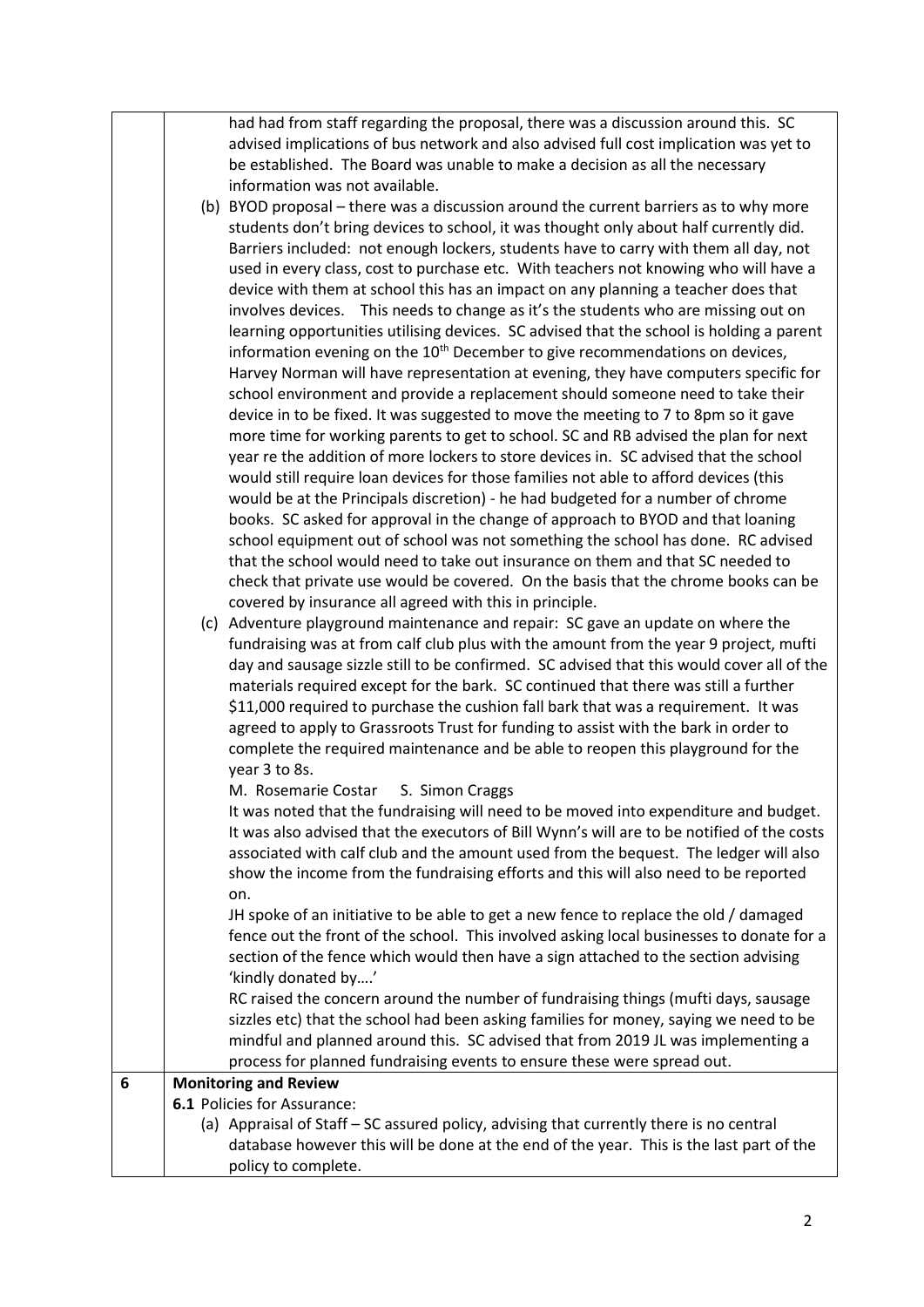- (b) CARRY OVER Reading Recovery / Literacy Support
- (c) Teacher Certification and Police Vetting there was a brief discussion around the requirements, SC assured policy.
- (d) Risk Management policy assured by SC.
- (e) Attestation International Student NZQA: SC advised this was completed in October.
- **6.2** Finance Reports:
	- (a) October 2018 finance report was discussed, SC ran through the variance explanations. There was a query raised around what happens to any surplus. SC asked if there were any objections to the Suzuki Jeep being sold as it had remained in the shed for the last 3 months and had no use at all, it was surplus to requirement. There were no objections raised.
- **RESOLUTION** That the October 2018 financial report be accepted.
- M. Simon Craggs S. Jo McIntosh
	- (b) Draft OAS 2019 budget. There was a discussion around the amount budgeted for school house maintenance being very light and not where it needed to be. Monthly reporting will assist with establishing more accurate costs moving forward. It was also raised that there are some changes to tenancy law coming in to affect and there was a need to be across these. A question was asked regarding clarification on costs of external paint work still to be completed on Hall Rd school house. A few budget lines were highlighted to review.

**RESOLUTION** That the draft OAS 2019 budget be accepted.

## M. Simon Craggs S. Aaron Reese

**6.3** Staff Trustee Report: There was a discussion around the staff trustee role, RC advised that there was a good explanation as to this role on the NZSTA website. This role is not to represent the staff, that is the Principal's role – eg: any new initiatives implemented at school, feedback should come through the Principal. The staff trustee role is elected by staff as someone who will contribute to policy etc. Staff need to take issues / feedback to the Principal. There was a discussion around the Board's role being to govern not manage the school. Management and management issues are for the Principal to address and should be directed to the Principal. A Board member gave an example of a parent approaching them regarding play based learning which they had very little knowledge of this, it was clarified that the management of play based learning in school was for the Principal to respond to and these types of queries need to be directed to SC – this does not fall under governance. There was a discussion around the requirement to have a complaints register.

**RESOLUTION** That the staff trustee report be received.

M. Rebecca Bills S. Elliot Lancaster

**6.4** Student Trustee Report: EL advised that the student council was progressing well. EL was asked to supply the list of names of the council for the school newsletter.

**RESOLUTION** That the Student Trustee report be received.

M. Elliot Lancaster S. Tina Klay

**6.5** Whanau Report: RS shared information about a recent hui she had attended and the awesome guest speaker that had presented.

**6.6** School House Report – to be implemented by AR from Feb 2019 onwards. There was a brief discussion around the inspection reports and the timeframe around taking care of things requiring action.

**6.7** Health & Safety Reporting: EL advised that he hadn't been receiving a meeting invite to the H&S meetings and therefore hadn't been able to attend these. There was a question raised if there was a procedure in place around when employees were on their own working at school outside of school hours to ensure their own personal safety. A question was asked around the trailer being left unhooked on the junior courts with rubbish bags in it, this was not a good look. SC advised it had been being left there as it was a central point for the cleaners